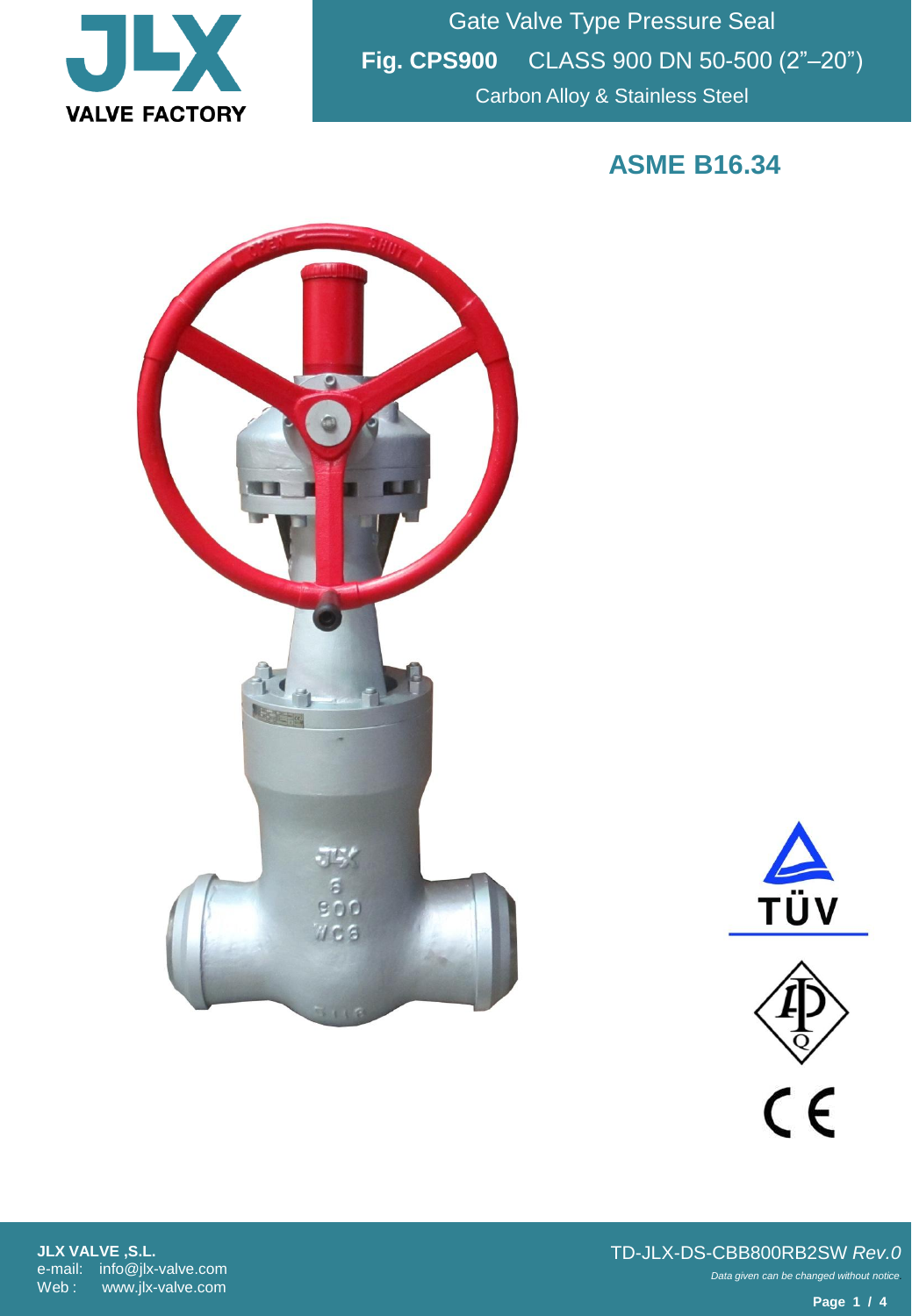

| <b>Item</b>                                                                             | <b>Description</b>  | Material of construction*                                         |                                             |                           |                              |  |  |  |
|-----------------------------------------------------------------------------------------|---------------------|-------------------------------------------------------------------|---------------------------------------------|---------------------------|------------------------------|--|--|--|
|                                                                                         |                     | <b>Carbon Steel</b>                                               | <b>Carbon Steel (Low Temp.)</b>             | <b>Alloy Steel</b>        | <b>Stainless Steel</b>       |  |  |  |
| $\mathbf{1}$                                                                            | Body                | A 216 Gr.WCB                                                      | A 352 Gr.LCB                                | A 217 Gr.C5               | A 351 Gr.CF8M                |  |  |  |
| 2                                                                                       | Bonnet              | A 216 Gr.WCB                                                      | A 352 Gr.LCB                                | A 217 Gr.C5               | A 351 Gr.CF8M                |  |  |  |
| 3                                                                                       | Wedge               | A 216 Gr.WCB + Stellite                                           | A 352 Gr.LCB + Stellite                     | A 217 Gr.C5 + Stellite    | A 351 Gr.CF8M + Stellite     |  |  |  |
| 4                                                                                       | Yoke                | A 216 Gr.WCB                                                      | A 352 Gr.LCB                                | A 217 Gr.C5               | A 351 Gr.CF8M                |  |  |  |
| 5                                                                                       | <b>Stem</b>         | A 182 Gr.F6a                                                      | A 182 Gr.F304                               | A 182 Gr.F6a              | A 182 Gr.F316                |  |  |  |
| 6                                                                                       | Seat Ring           | $A$ 105 + Stellite                                                | A 182 Gr.F304 + Stellite                    | A 182 Gr.F6a + Stellite   | A 182 Gr.F316 + Stellite     |  |  |  |
|                                                                                         | <b>Stem Nut</b>     | B 148 / A 439 Gr.D2                                               | B 148 / A 439 Gr.D2                         | B 148 / A 439 Gr.D2       | B 148 / A 439 Gr.D2          |  |  |  |
| 8                                                                                       | <b>Backseat</b>     | <b>Stellite</b>                                                   | <b>Stellite</b>                             | <b>Stellite</b>           | <b>Stellite</b>              |  |  |  |
| 9                                                                                       | Gland               | A 105                                                             | A 105                                       | A 182 Gr. F6a             | A 182 Gr.F316                |  |  |  |
| 10                                                                                      | <b>Gland Flange</b> | A 105                                                             | A 105                                       | A 105                     | A 182 Gr.F304                |  |  |  |
| 11                                                                                      | <b>Stem Packing</b> | Graphite                                                          | Graphite                                    | Graphite                  | Graphite                     |  |  |  |
| 12                                                                                      | Gasket              | Graphite                                                          | Graphite                                    | Graphite                  | Graphite                     |  |  |  |
| 13                                                                                      | Bonnet Bolt & Nut   | A 193 Gr.B7 / A 194 Gr.2H                                         | A 193 Gr.B7 / A 194 Gr.2H                   | A 193 Gr.B7 / A 194 Gr.2H | A 193 Gr.B7 / A 194 Gr.2H(3) |  |  |  |
| 14                                                                                      | Bolt & Nut          | A 193 Gr.B7 / A 194 Gr.2H                                         | A 193 Gr.B7 / A 194 Gr.2H                   | A 193 Gr.B7 / A 194 Gr.2H | A 193 Gr.B7 / A 194 Gr.2H    |  |  |  |
| 15                                                                                      | Yoke Bolt & Nut     | A 193 Gr.B7 / A 194 Gr.2H                                         | A 193 Gr.B7 / A 194 Gr.2H                   | A 193 Gr.B7 / A 194 Gr.2H | A 193 Gr.B7 / A 194 Gr.2H    |  |  |  |
| 16                                                                                      | Segmental Ring      | A 515 Gr.70                                                       | A 182 Gr.F304                               | A 182 Gr.F304             | A 182 Gr.F316                |  |  |  |
| 17                                                                                      | Handw heel          | <b>Carbon Steel</b><br><b>Carbon Steel</b><br><b>Carbon Steel</b> |                                             |                           | <b>Carbon Steel</b>          |  |  |  |
| $(3)$ Zinc coating<br>* Standard constructions with Trim 5, other options are available |                     |                                                                   |                                             |                           |                              |  |  |  |
| <b>API 600</b><br>Trim No.                                                              | <b>Nominal Trim</b> | <b>Stem</b><br>Backseat (1)                                       | <b>Seating Surface</b><br><b>Body/Wedge</b> | ⊙<br>G                    |                              |  |  |  |

| <b>API 600</b> | <b>Nominal Trim</b>    | <b>Stem</b>  | <b>Seating Surface</b>       |
|----------------|------------------------|--------------|------------------------------|
| Trim No.       |                        | Backseat (1) | <b>Body/Wedge</b>            |
| 1              | F6                     | 13Cr         | 13Cr                         |
| 2              | 304                    | 18Cr-8Ni     | 18Cr-8Ni                     |
| 3              | F310                   | 25Cr-20Ni    | 25Cr-20Ni                    |
| $\overline{4}$ | Hard F6                | 13Cr         | Hard 13Cr                    |
| 5              | <b>Hardfaced</b>       | 13Cr         | $Co-Cr A(2)$                 |
| 5A             | <b>Hardfaced</b>       | 13Cr         | Ni-Cr                        |
| 6              | F6 and Cu-Ni           | 13Cr         | 13Cr and Cu-Ni               |
| $\overline{7}$ | F6 and Hard F6         | 13Cr         | 13Cr and Hard 13Cr           |
| 8              | F6 and Hardfaced       | 13Cr         | 13Cr and Co-Cr A (2)         |
| 8A             | F6 and Hardfaced       | 13Cr         | 13Cr and Ni-Cr               |
| 9              | Monel                  | Ni-Cu Alloy  | Ni-Cu Alloy                  |
| 10             | 316                    | 18Cr-8Ni-Mo  | 18Cr-8Ni-Mo                  |
| 11             | Monel and Hardfaced    | Ni-Cu Alloy  | Ni-Cu Alloy and Trim 5 or 5A |
| 12             | 316 and Hardfaced      | 18Cr-8Ni-Mo  | 18Cr-8Ni-Mo and Trim 5 or    |
| 13             | Alloy 20               | 19Cr-29Ni    | 19Cr-29Ni                    |
| 14             | Alloy 20 and Hardfaced | 19Cr-29Ni    | 19Cr-29Ni and Trim 5 or 5A   |
| 15             | Hardfaced              | 18Cr-8Ni     | Co-Cr $A(2)$                 |
| 16             | <b>Hardfaced</b>       | 18Cr-8Ni-Mo  | $Co-Cr A(2)$                 |
| 17             | <b>Hardfaced</b>       | 18Cr-10Ni-Cb | Co-Cr A $(2)$                |
| 18             | Hardfaced              | 19Cr-29Ni    | Co-Cr $A(2)$                 |



*(1) and small internal parts that normally contact the service fluid*

*(2) Trademark material Stellite 6*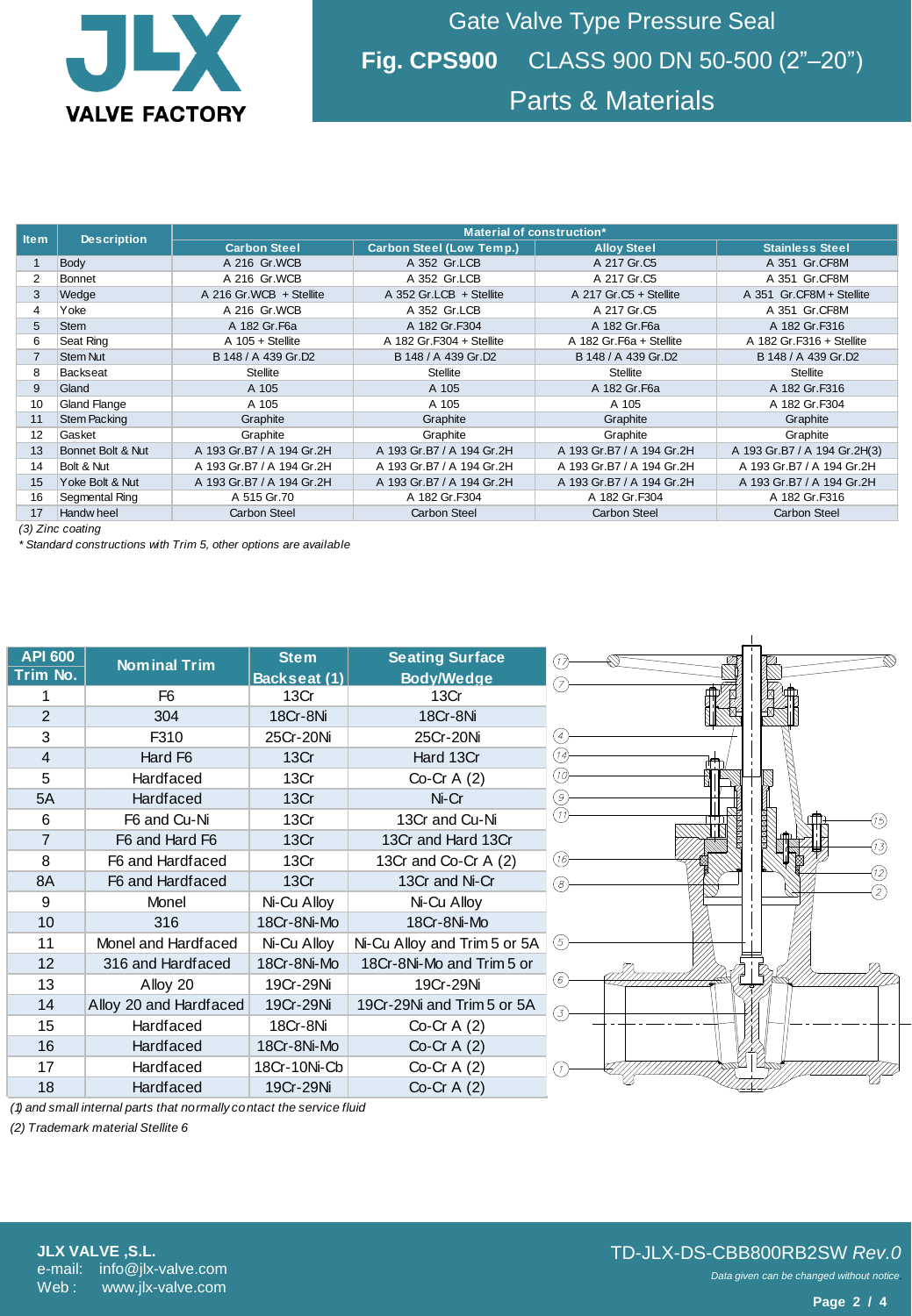

Gate Valve Type Pressure Seal **Fig. CPS900** CLASS 900 DN 50-500 (2"–20") **Dimensions** 

| <b>DN</b>           | A    | в    | C    | ØD  | <b>WEIGHT</b> |
|---------------------|------|------|------|-----|---------------|
| 50(2")              | 216  | 368  | 570  | 250 | 55            |
| 65 $(2\frac{1}{2})$ | 254  | 419  | 680  | 250 | 65            |
| 80(3")              | 305  | 381  | 795  | 350 | 80            |
| 100(4")             | 356  | 457  | 870  | 350 | 215           |
| 125(5")             | 432  | 559  | 975  | 400 | 275           |
| 150(6")             | 508  | 610  | 1070 | 460 | 320           |
| 200(8")             | 660  | 737  | 1360 | 400 | 580           |
| 250 (10")           | 787  | 838  | 1505 | 400 | 890           |
| 300(12")            | 914  | 965  | 1630 | 460 | 1105          |
| 350 (14")           | 991  | 1029 | 1795 | 500 | 1370          |
| 400 (16")           | 1092 | 1130 | 1945 | 610 | 2050          |
| 450 (18")           |      | 1219 | 2155 | 610 | 2780          |
| 500 (20")           |      | 1321 | 2305 | 710 | 3420          |

*(\*) Dimensions in mm and weight in kg For other sizes consult to the technical department.*



*Data given can be changed without notice.* TD-JLX-DS-CBB800RB2SW *Rev.0*

**Page 3 / 4**